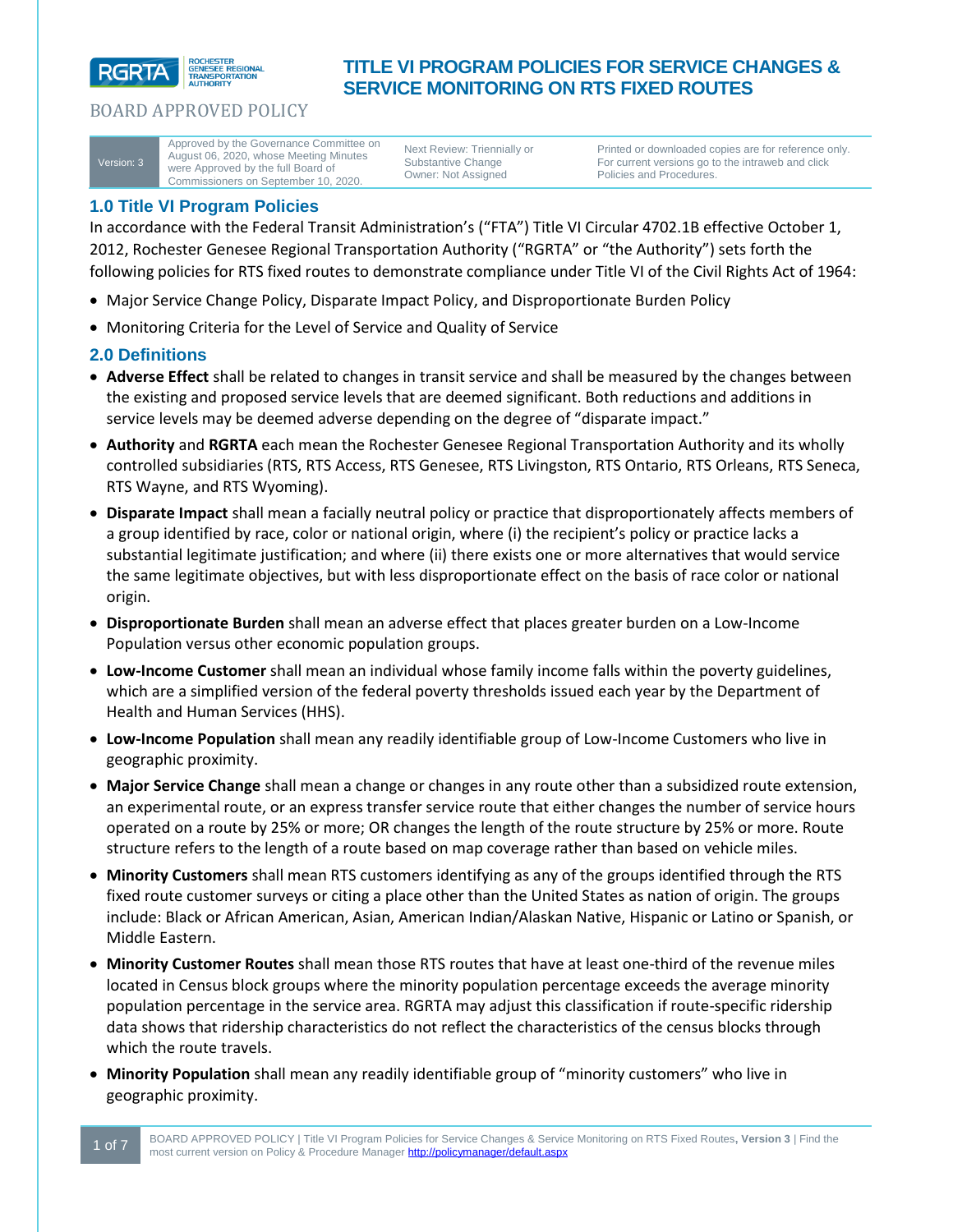

- **Route Extension** shall mean a spur off the trunk line of a route designed to transport customers to a specific location not serviced by the trunk line. A route extension may or may not be created through a subsidy agreement with a strategic business partner.
- **RTS Connect:** shall mean the customer facing brand name for the fixed route bus service RTS provides in Monroe County.
- **RTS On Demand:** shall mean the customer facing brand name for the demand responsive transit service RTS provides in Monroe County in specific geographic locations designated as On Demand Zones.

## **3.0 Major Service Change Policy**

Major Service Change shall mean a change or changes in any RTS fixed route other than a subsidized route extension, an experimental route, or an express transfer service route that either changes the number of service hours operated on a route by 25% or more; OR changes the length of the route structure by 25% or more. Route structure refers to the section out of a route based on map coverage rather than based on vehicle miles.

All Major Service Changes and fare changes to RTS fixed routes are subject to a Title VI Equity Analysis prior to approval by the RGRTA Board of Commissioners.

- 1. The Title VI Equity Analysis shall evaluate Disparate Impact, Disproportionate Burden, Level of Service, and Quality of Service for affected RTS fixed routes.
- 2. The Title VI Equity Analysis completed for a Major Service Change or fare change must be presented to the RGRTA Board of Commissioners and included in the RGRTA Title VI Program Plan with a record of action taken by the Board.

## **4.0 Title VI Equity Analyses**

### **4.1. Disparate Impact Policy**

Any time a Major Service Change or fare change to one or more RTS fixed routes poses a difference in Adverse Effect on Minority Customers versus non-minority customers greater than  $\pm$ 20% above or below the system average for Minority Customers, the change shall be deemed to have a Disparate Impact.

The 20% threshold shall be based on analyses of RTS customer demographic data and an evaluation of the standard deviation of the route level statistics as compared to the system average. RGRTA excludes subsidized routes from this policy, since RGRTA will not provide such service unless a third party will pay for the service.

In the event the proposed action has a negative impact that affects Minority Customers more than nonminority customers with a disparity that exceeds the adopted Disparate Impact Threshold, or that benefits non-minority customers more than Minority Customers with a disparity that exceeds the adopted Disparate Impact Threshold, RGRTA must evaluate whether there is an alternative that has a more equitable impact.

Otherwise, RGRTA must take measures to mitigate the impact of the proposed action on the affected Minority Customers and demonstrate that both a legitimate business purpose cannot otherwise be accomplished and that the proposed change is the least discriminatory alternative.

### *4.1.A. Details about the Threshold*

The threshold of 20% was arrived at by first identifying the percentage of wholly or partially minority customers utilizing each route in the system (during a one (1) year period, based on (4) quarterly surveys) and then comparing those values to the percentage of wholly or partially minority customers throughout the system. We observed the standard deviation of these variances. Statistical significance was deemed to be  $\alpha$  = 0.10 for a 1-tail test (giving us a z-score of 1.282). The standard deviation of the observed variances was 15.7%, giving us a threshold percentage of +/- 20.1%. For simplicity, we have standardized this to 20%.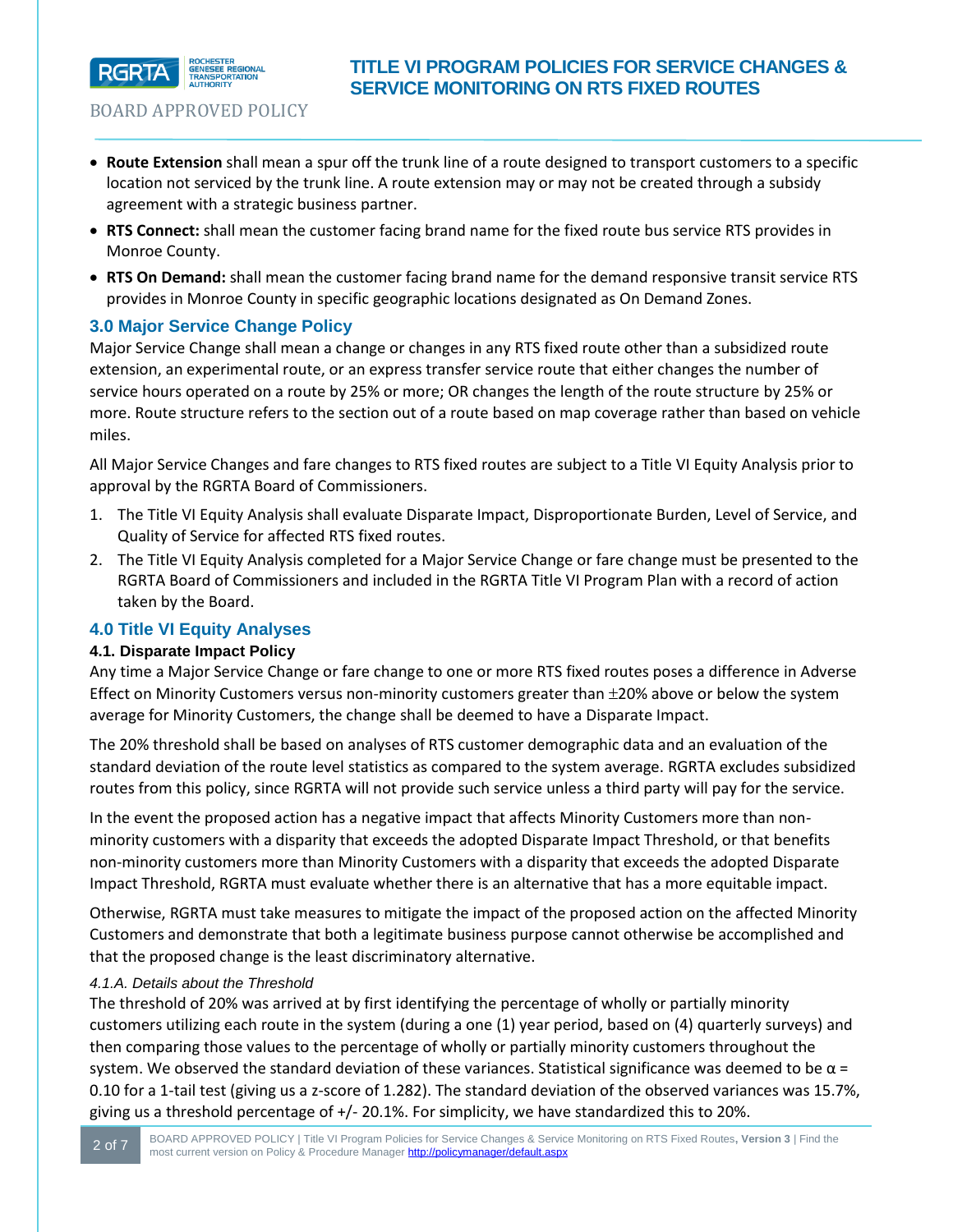

## **4.2. Disproportionate Burden Policy**

Any time a Major Service Change or fare change to one or more RTS fixed routes poses a difference in Adverse Effect on a Low-Income Population versus a non-low-income population of  $\pm$ 20% above or below the system average for Low-Income Customers, it shall be deemed to have a Disproportionate Burden.

The 20% threshold shall be based on analyses of RTS customer demographic data and an evaluation of the standard deviation of the route level statistics as compared to the system average.

RGRTA excludes subsidized routes from this policy, since RGRTA will not provide such service unless a third party will pay for the service.

In the event the proposed action has a negative impact that affects Low-Income Customers more than nonlow-income customers with a burden that exceeds the adopted Disproportionate Burden Threshold, or that benefits non-low-income customers more than Low-Income Customers with a burden that exceeds the adopted Disproportionate Burden Threshold, RGRTA must evaluate whether there is an alternative that has a more equitable impact.

Otherwise, RGRTA must take measures to mitigate the impact of the proposed action on the affected Low-Income Customers and demonstrate that a legitimate business purpose cannot otherwise be accomplished and that the proposed change is the least discriminatory alternative.

## *4.2.A. Details about the Threshold*

The threshold of 20% was arrived at by first identifying the percentage of customers with household incomes below \$15,000 annually utilizing each route in the system (during a one (1) year period, based on (4) quarterly surveys) and then comparing those values to the percentage of customers with household incomes below \$15,000 annually throughout the system. We observed the standard deviation of these variances. Statistical significance was deemed to be  $\alpha$  = 0.10 for a 1-tail test (giving us a z-score of 1.282). The standard deviation of the observed variances was 15.3%, giving us a threshold percentage of +/- 19.6%. For simplicity, we have standardized this to 20%.

## **5.0 Title VI Service Monitoring**

RGRTA shall monitor the performance of the Minority Customer routes versus non-minority customer routes within the RTS fixed route system, relative to the system-wide criteria defined for the level of service and quality of service on the fixed routes.

## **5.1. Criteria for Level of Service**

This section shall set forth the criteria designed to ensure the level of service on RTS fixed routes is comparable on Minority Customer Routes and non-minority customer routes.

## *5.1.A. Vehicle Load*

The load condition defines the minimum and maximum customer occupancy level for service operated by RTS. The load standard is expressed as a percentage of the number of customers compared to the vehicle seating capacity. Load conditions are defined individually for each of the route classifications in the system. Load calculations are based on aggregations of customer counts by half-hour period for Core Frequent and Local routes. Load calculations are based on the average of the maximum load for all trips in a given direction during a peak time period.

RTS uses a service planning capacity of 120% of seated capacity on all routes while strictly abiding by the federal crush capacity of 150% of seated capacity. For routes identified as commuter service, based on the FTA definition, we strive to limit the load to 100% of seated capacity whenever it is operationally feasible. RTS will exclude vehicle loads less than 80% seated capacity because they will not trigger a disparity. In terms of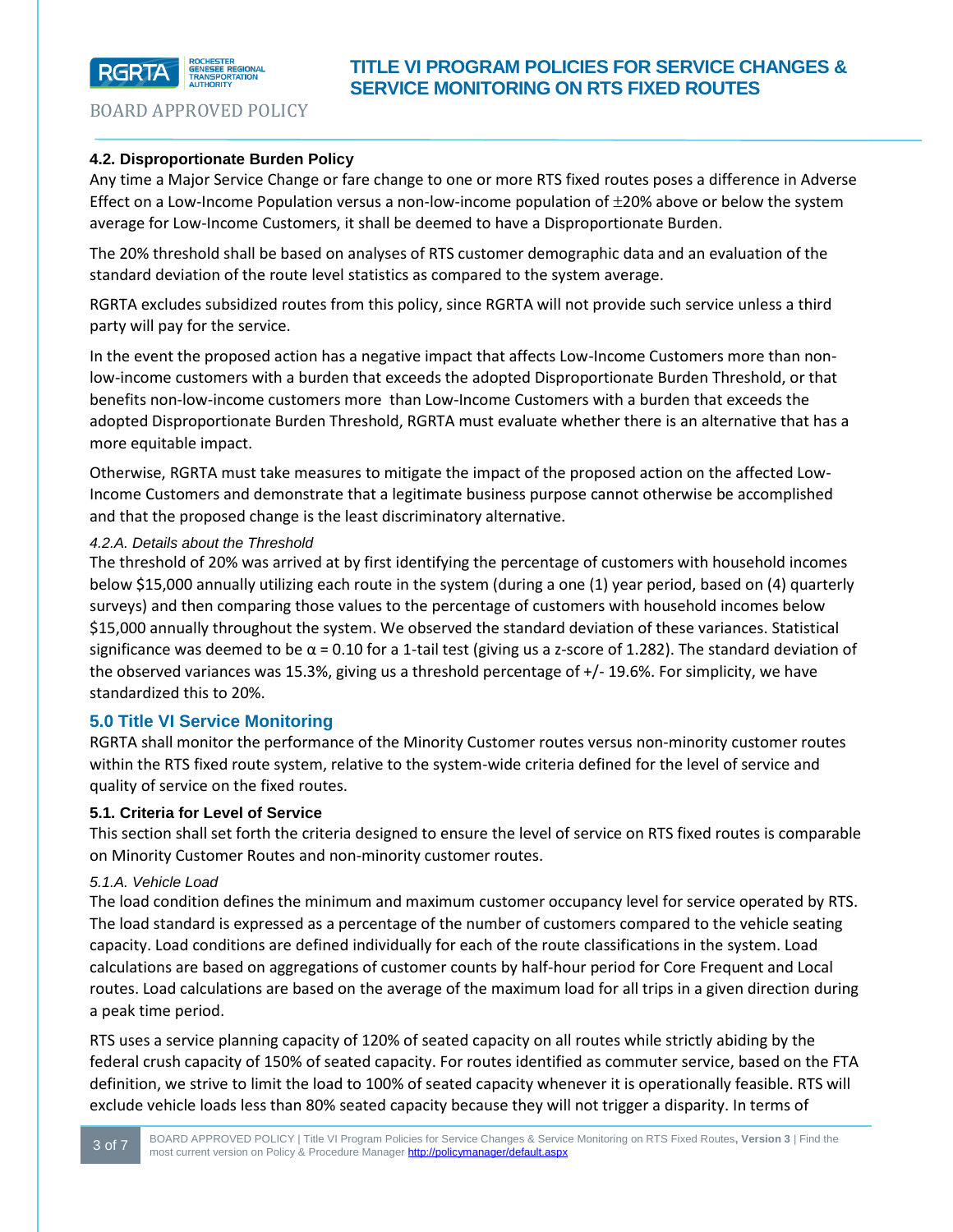

# **TITLE VI PROGRAM POLICIES FOR SERVICE CHANGES & SERVICE MONITORING ON RTS FIXED ROUTES**

BOARD APPROVED POLICY

monitoring the level of service, there is no disparity for vehicle load when the calculated percentage *is less than* 20% of the system average or 20% *below* the system average; as this simply shows there are fewer people on the buses and more empty seats.

## *5.1.B. Headway*

The frequency of service for each RTS route shall be determined by the ridership on each route, and the ability to meet other performance measures, such as on-time performance and pass-up frequency. Routes are required to meet a minimum headway in order to provide a convenient and effective service for customers.

|                           | Weekdavs                                             |                     | <b>Weekends and Holidays</b>                         |                     |
|---------------------------|------------------------------------------------------|---------------------|------------------------------------------------------|---------------------|
|                           | Early Morning 5 AM - 6 AM<br>Evening 6 PM - Midnight | Daytime 6 AM - 6 PM | Early Morning $6AM - 7AM$<br>Evening 6 PM - Midnight | Daytime 7 AM - 6 PM |
| Core Frequent Network     | 30 minutes                                           | 15 minutes          | 60 minutes                                           | 30 minutes          |
| <b>Core Local Network</b> | 60 minutes                                           | 30 minutes          | 60 minutes                                           | 60 minutes          |
| Suburban                  | 120 minutes                                          | 120 minutes         | 120 minutes                                          | 120 minutes         |
| Seasonal*                 | 60 minutes                                           | 30 minutes          | 60 minutes                                           | 60 minutes          |
| Crosstown                 | 60 minutes                                           | 30 minutes          | 60 minutes                                           | 60 minutes          |
| Commuter                  | 1 to 2 Trips                                         | N/A                 | N/A                                                  | N/A                 |

*\*The Seasonal route is a Suburban service type with the same frequency as the Core Local Network.*

The minimum headways established above are the minimum service levels only. The maximum headways shall be determined by the ridership and other performance measures. Routes that do not have sufficient ridership to sustain the minimum headway will be subject to route analysis and observation by the Planning Department, Scheduling Department, and the Service Development Committee. The redesigned service does not have traditional peak and off-peak periods. The closest conceptual "peak" service time is Daytime (6:00 AM to 6:00 PM). As a result, the Early Morning (5:00 AM to 6:00 AM or 6:00 AM to 7:00 AM) and Evening (6:00 PM to Midnight) periods would be equivalent to off-peak service times. The headway for each route shall be driven by these established service times.

Weekend and Holiday service runs Saturdays, Sundays, and major holidays (New Year's Day, Memorial Day, Independence Day, Labor Day, Thanksgiving Day, and Christmas Day). All other holidays shall operate on the normal schedule for that day of the week.

In very limited instances and with as much public notice as possible, changes/additions/revisions to these headway standards may be made to accommodate temporary operational requirements or special events.

### *5.1.C. Service Availability*

Access to the transit system is expressed in terms of the travel time required for a customer to get from his/her point of origin to the nearest bus stop. An individual is generally regarded to have good access to the transit system if the nearest stop is no more than 5 minutes travel time from the point of origin. RTS strives to employ a route structure such that 95% of all residents living in areas of urban density (greater than 3,600 persons per square mile) are afforded walk-on access to the bus and 95% of all residents of suburban areas are afforded automobile access to the bus.

In terms of distance, walk-on access is available to persons residing within % mile of a bus route (5 minutes at 3 mph average walking speed). Auto access is available to persons living up to 2 ½ miles from a route (5 minutes at 30 mph average driving speed). In terms of bus stops, persons living in areas of urban density are afforded at least 4 bus stops per mile and persons living in suburban areas are afforded bus stops not more than 2 miles apart.

### *5.1.D. On-Time Performance*

RGRTA has established standards for on-time performance that will enable the Authority to maintain a reasonable, high quality service. RGRTA's on-time performance indicator is designed to provide quality service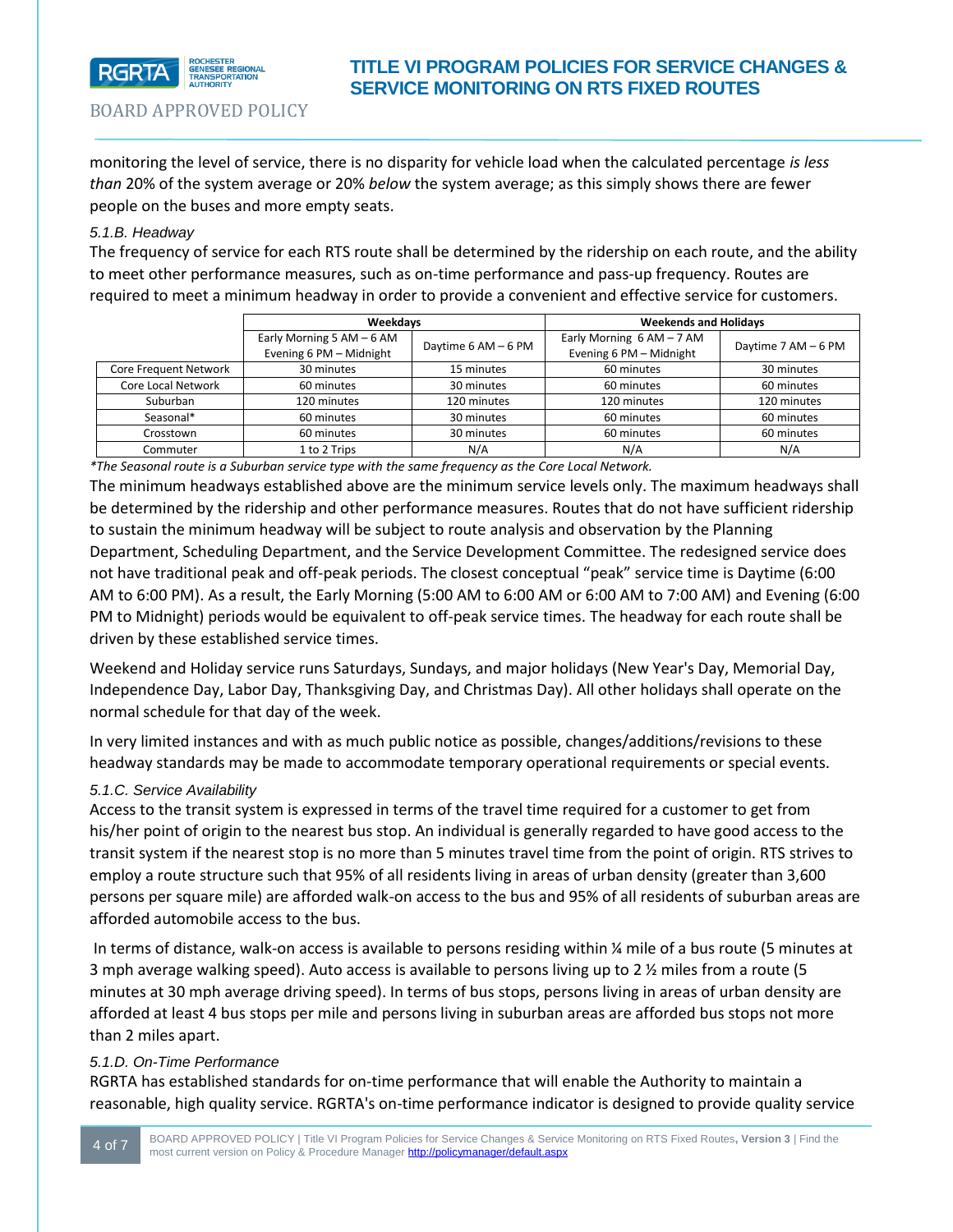

and provides bus operators with realistic performance goals as defined in the most current Comprehensive Plan.

For the purposes of calculating on-time performance, a bus will be considered on time if the arrival time at a time point falls within a certain range of the scheduled time. RTS fixed route service currently uses the following range: *A bus will be considered on-time if it arrives at a time point between 2:00 (two minutes and zero seconds) early, and 5:00 (five minutes and zero seconds) of the scheduled arrival time.* If the arrival time at a time point falls outside of this range, the bus will then be considered late or early, depending on which side of the range it falls on.

RTS will strive to maintain reasonable on-time performance standards. The on-time performance range set forth in the Comprehensive Plan shall be considered a minimum only.

## **5.2. Criteria for Quality of Service**

This section shall set forth the criteria designed to ensure the quality of service on RTS fixed routes is comparable on Minority Customer Routes and non-minority customer routes.

**Note: The Authority considers On Time Performance as a measure of service quality. However, the FTA Circular 4702.1B identifies on time performance as a Service Policy requirement. As a result, on time performance appears in this document under Service Standards rather than under the Service Policies to monitor quality of service.** 

## *5.2.A. Distribution of RTS Amenities*

RGRTA will allow and distribute amenities at selected bus stops and shelters throughout the RTS fixed route service area on an as-needed basis. Amenities may include ATIS signs, bus shelters, benches, trash bins, bike racks, map display, special lighting, or any items or services that would not normally be found at a typical bus stop.

ATIS signs are installed at bus stops where there is a minimum of 200 boardings per day, and shelters (including benches) are installed where there is a minimum of 50 boardings per day. Other amenities are installed on an as-needed basis and may be influenced by other factors such as business partner contributions, new development, and/or the level of other types of traffic. Existing shelters needing replacement will be replaced provided there is a minimum of 25 boardings per day and there have not been three or more incidents of vandalism with a six-month period.

RTS contracts the installation and maintenance of shelters. The Planning Department manages the location and upkeep of shelters and other amenities. This data is stored in a Bus Stop Manager Database and the Trapeze system. Amenities may be installed by entities other than RTS. In these cases, the entity that has purchased and installed those amenities shall be responsible for their upkeep and removal, should that become necessary. RTS shall assume no responsibility for such amenities.

The redesigned fixed route system places emphasis on network connections and an improvement in overall customer mobility. This includes both stronger connections between fixed routes and the integration of demand response service in the On Demand Zones with the core fixed-route transit network. To facilitate these various connections, RTS will create Connection Hubs throughout the service area at key network convergence points and outer network areas where customers may transfer between multiple fixed route routes or connect to demand responsive service to reach their destinations. Specific types of shelters and amenities are provided at the Connection Hubs.

## *5.2.B. Vehicle Assignment*

RTS buses are not assigned to specific communities within the RTS service area based on vehicle age or size but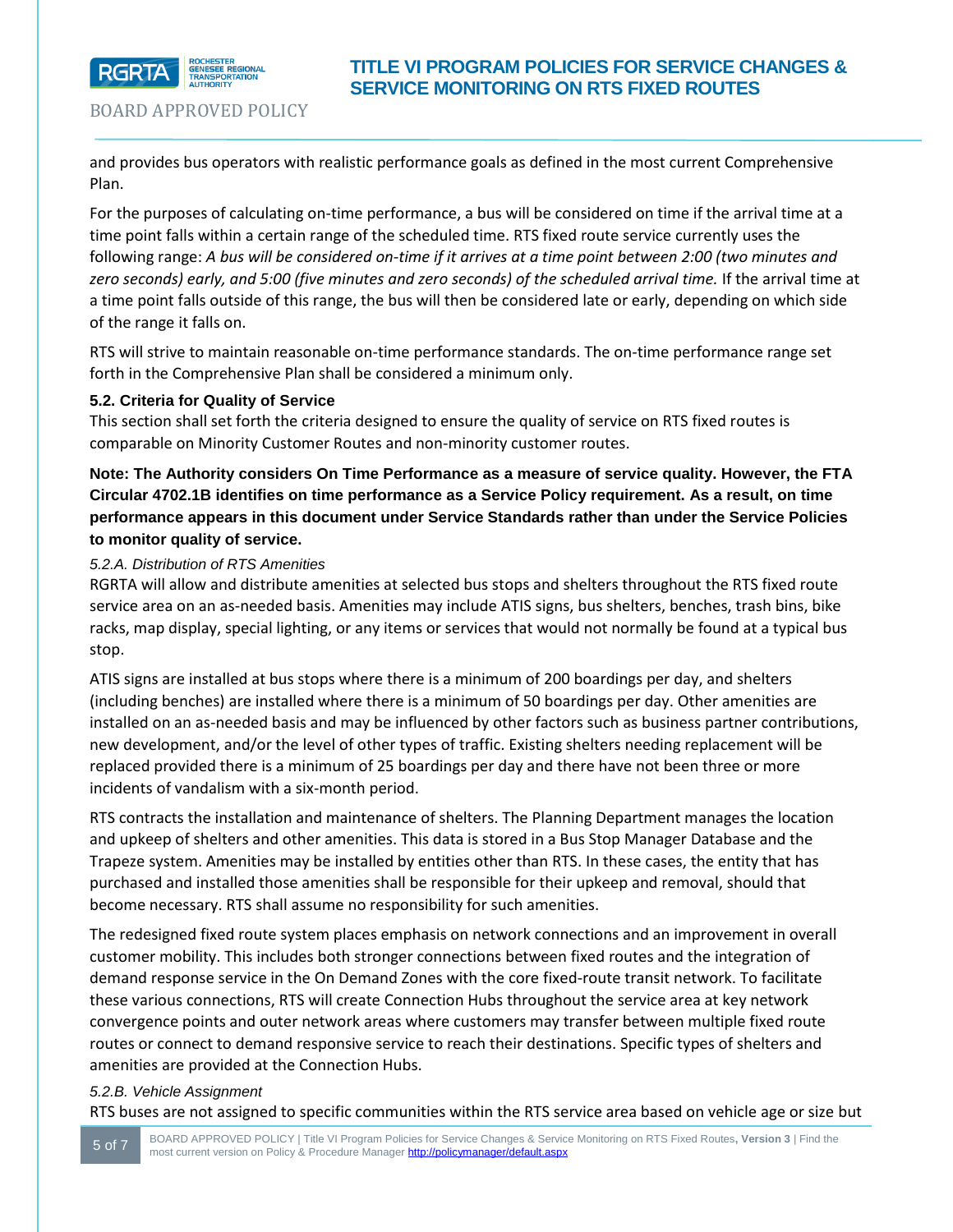

# **TITLE VI PROGRAM POLICIES FOR SERVICE CHANGES & SERVICE MONITORING ON RTS FIXED ROUTES**

BOARD APPROVED POLICY

rather to serve specific blocks of work that call for them based on the needs of that block. Blocks can be associated with different routes. RTS fixed routes transfer in the RTS Transit Center, which allows the use of the same bus and/or Bus Operator on more than one route (interlining). Interlining has the effect of randomizing which bus make/year will drive the fixed routes during service. Many of the routes and runs serve multiple communities with diverse populations. Buses are distributed widely across the fixed route service area rather than assigned to specific routes. Given RTS's strict maintenance standards, age does not serve as a viable proxy for diminished quality. RTS bus assignments encompass the activities and procedures carried out in the Scheduling Department, Maintenance Department, and Operations Department.

RTS electric battery buses differ from diesel buses because they have distance/range constraints that vary according to the outside temperature and the capacity of the onboard ESS (Energy Storage System). As electric buses are added to the fleet, Scheduling and Maintenance will identify blocks that are capable of supporting battery electric buses based on the number of miles and the anticipated temperatures during the period when a schedule will be in place ("pick"). The number of blocks identified for electric bus assignments will significantly exceed the number of available electric buses to ensure electric buses are deployed as broadly as possible within their range limitations.

- 1. **Scheduling Department**: After determining the service schedule, the Scheduling Department identifies desired bus categories for each block based on trip demands and the block's travel distance from the RTS property. This assignment happens in the Trapeze FX software and is limited to a simple statement of necessity; it does not include the actual assignment of a bus category, bus series, or bus number. A secondary Scheduling Department bus assignment process happens with the distribution of a Bus Assignment document via e-mail from the Maintenance Department. The Bus Assignment document is used to coordinate daily bus/block assignments.
- 2. **Maintenance Department**: Buses are grouped into the same bus categories used by the Scheduling Department. Buses are assigned to blocks throughout the day. Blocks that begin before approximately 1 PM (morning blocks) are assigned buses in the Maintenance Department by the Train Out group. Train Out utilizes the directives that come from the Scheduling Department to assign buses to blocks based on desired bus categories. When there are no buses in the block's desired bus category, available buses from other categories can be used based on priority. Additionally there is an "Auto-Assign" feature in Trapeze Ops that will automatically assign buses to blocks following the same set of rules as the manual assignment process.
- 3. **Operations Department**: After approximately 8 AM (afternoon blocks), Dispatchers assign buses in the Operations Department using the same process as the Train Out group. Occasionally, Dispatchers and Garage Supervisors may alter the bus type assignments due to lack of availability.

## *5.2.C. RTS Fixed Route Service Types and Allocation*

Services are allocated as outlined below, with the concentration of transit service happening within the Rochester City limits. All service will be monitored at a route level for ridership, on-time performance, cost recovery, pass-ups, and maximum load. If any route does not meet standards for the particular service type, the schedule will be adjusted to improve that measure, or the route may be reworked, or as a last resort, the route may be eliminated.

1. Core Routes: The Core route network operates between the RTS Transit Center and one or more peripheral end points located in the City or in adjacent suburban towns having urban density characteristics (greater than 3,600 persons per square mile). Core routes are characteristically full-service routes. They operate at high frequencies, generally provide all-day service, and operate on weekends. An urban route does not operate in express mode. There will be 22 Core routes. Short Line trips provide